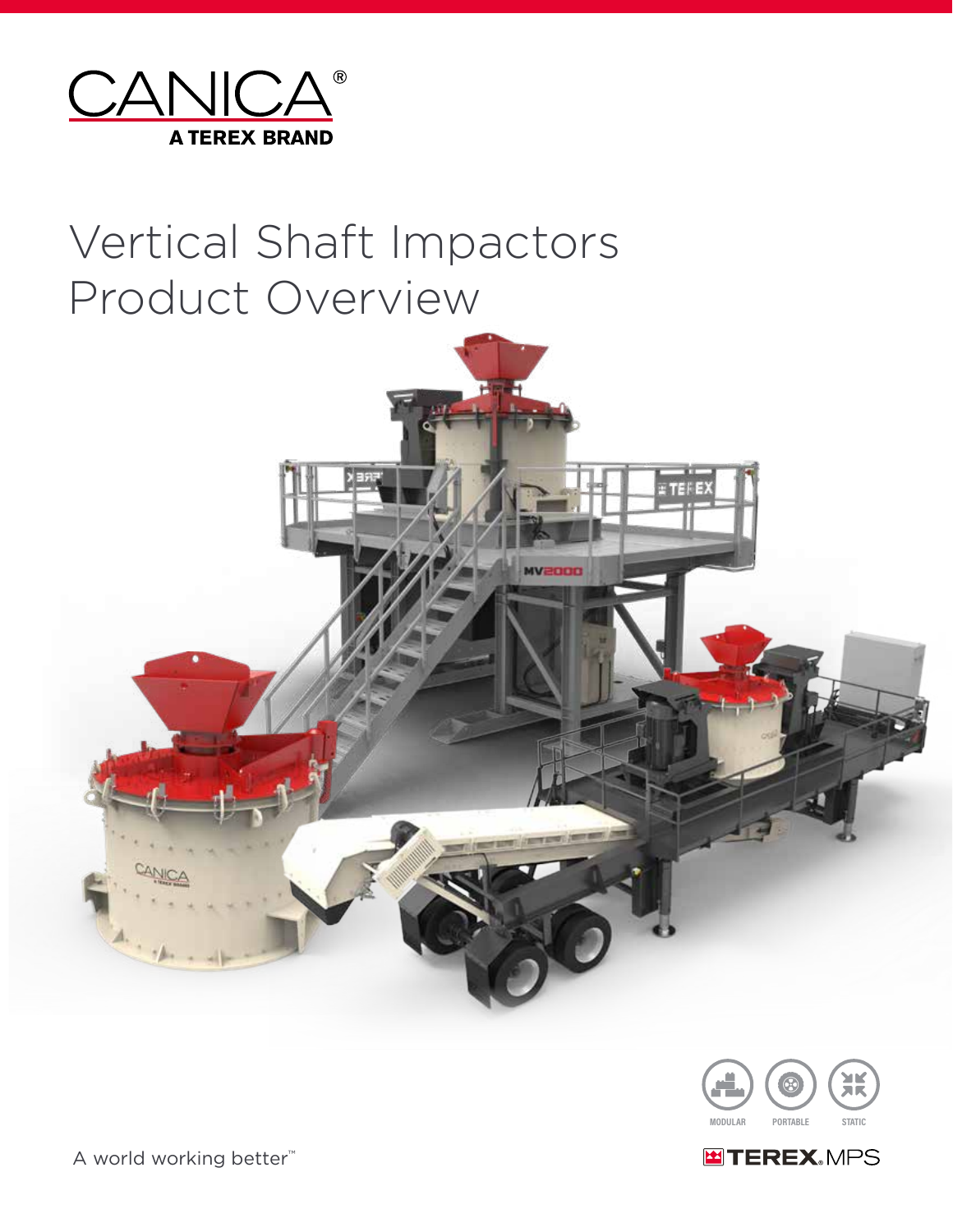## Contents

- Introduction
- How a VSI Works
- Interchangeable Crushing Chambers
- VSI Applications
- Static VSI Offering
- Portable CRV Series
- Modular MV Series
- Canica Services

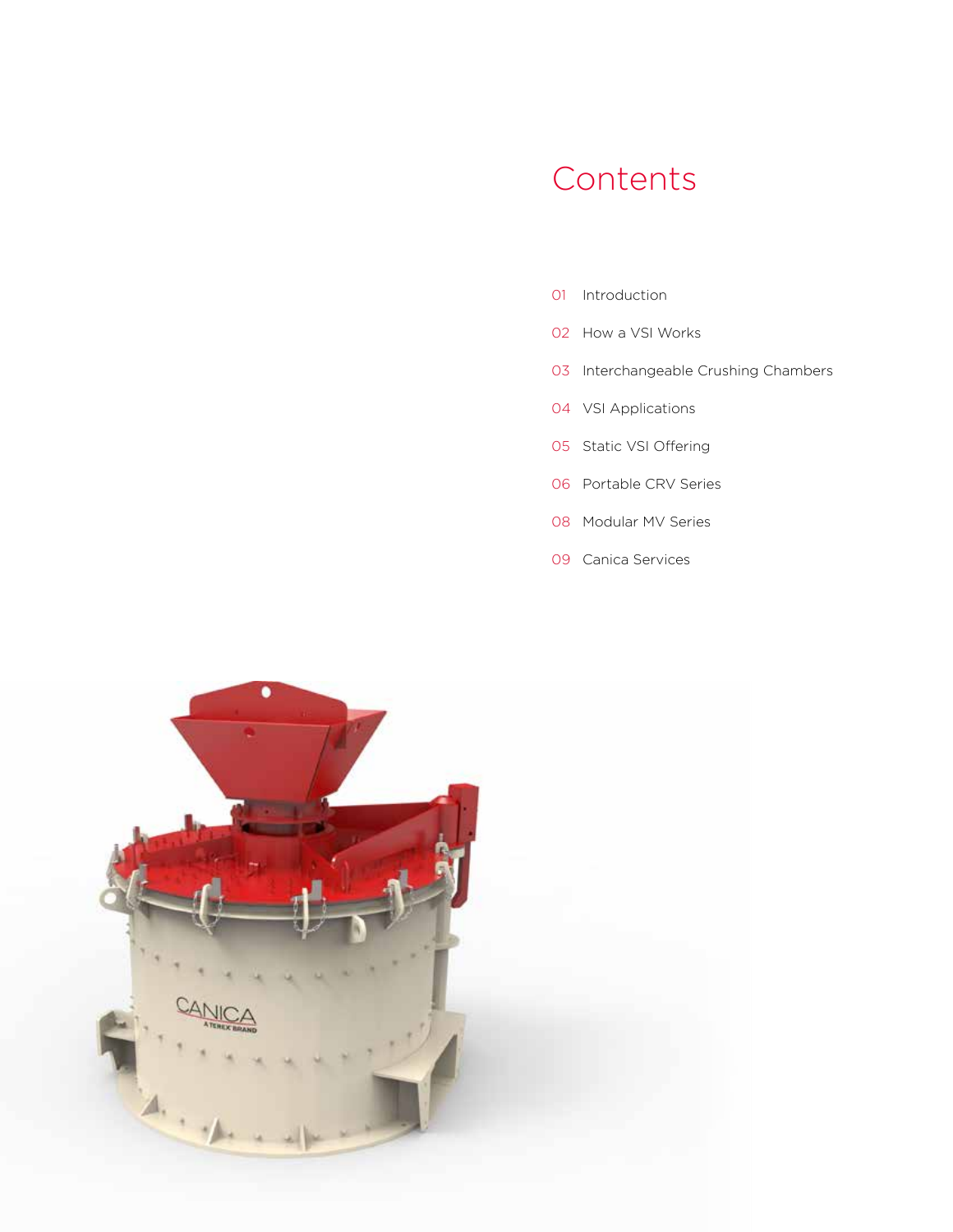# Canica®

### Welcome to the World of Canica®

Canica® provides a comprehensive range of vertical shaft impactors to customers around the world.

Our equipment is designed to produce the highest quality end products. We provide Modular, Portable and static VSI plants and components – plus full parts, service and maintenance with support you can count on, wherever you are.

### We understand your business

We know that you need operational reliability, cost effectiveness plus outstanding service. We have spent over 40 years building our business around delivering all three. Because when you succeed, we succeed.

### World Class Service & Support

With Canica®, you don't just get best-in-class engineering technology. You get the service, training and support to match.

We understand your need to maximize productivity and control operating costs across the working life of every piece of equipment

We share those goals - and have the solutions to help keep your operations running smoothly, through a dedicated global support network backed by decades of proven experience and expertise.

### Key Benefits

- Sand manufacture
- High cubicity product
- Benificiation of Material (elimination of soft stone)
- Gradation Consistency
- High Product Yield
- High Fracture percentage
- Simple Maintenance
- High Throughput Capacity
- Low Capital Investment

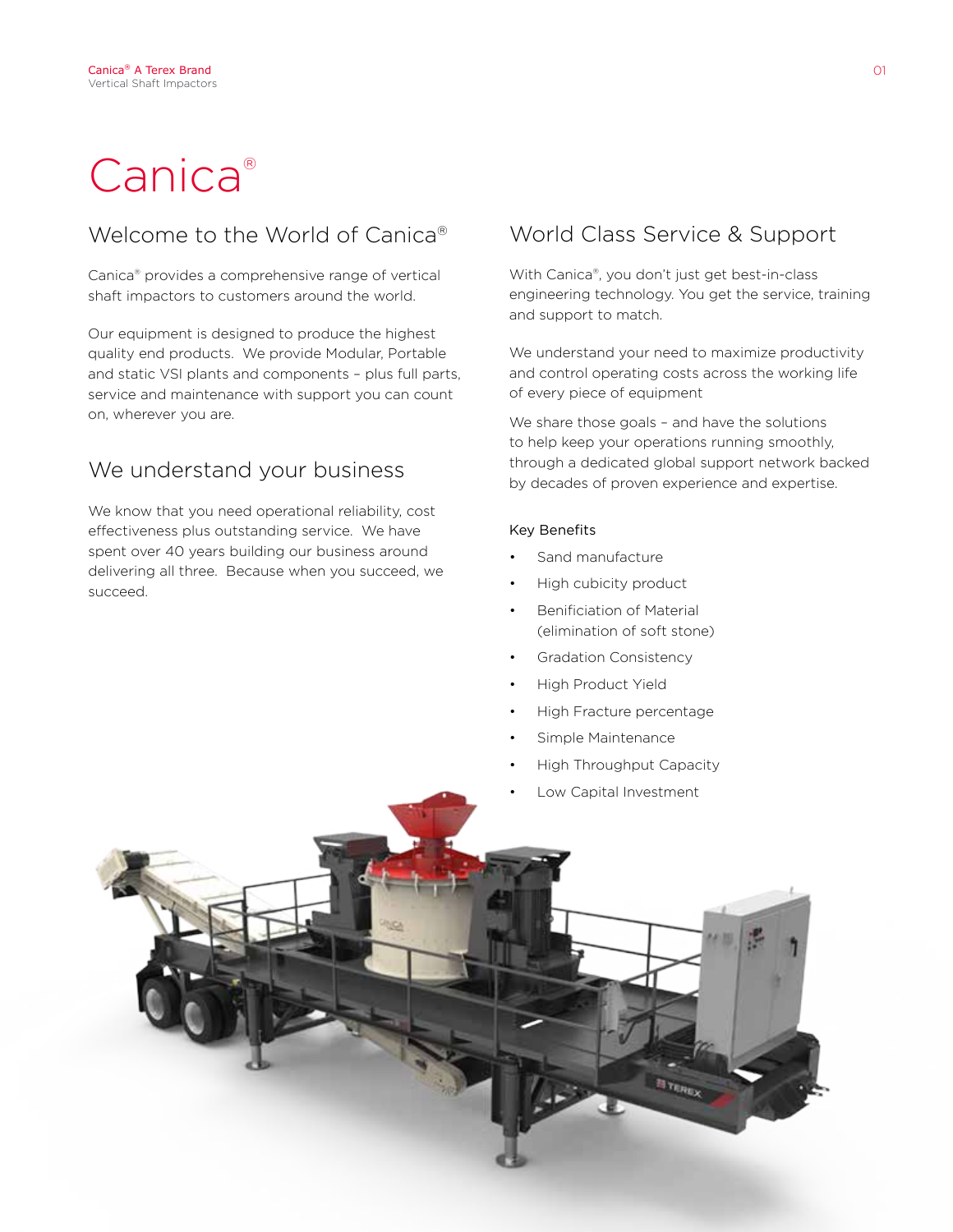## How a VSI Works

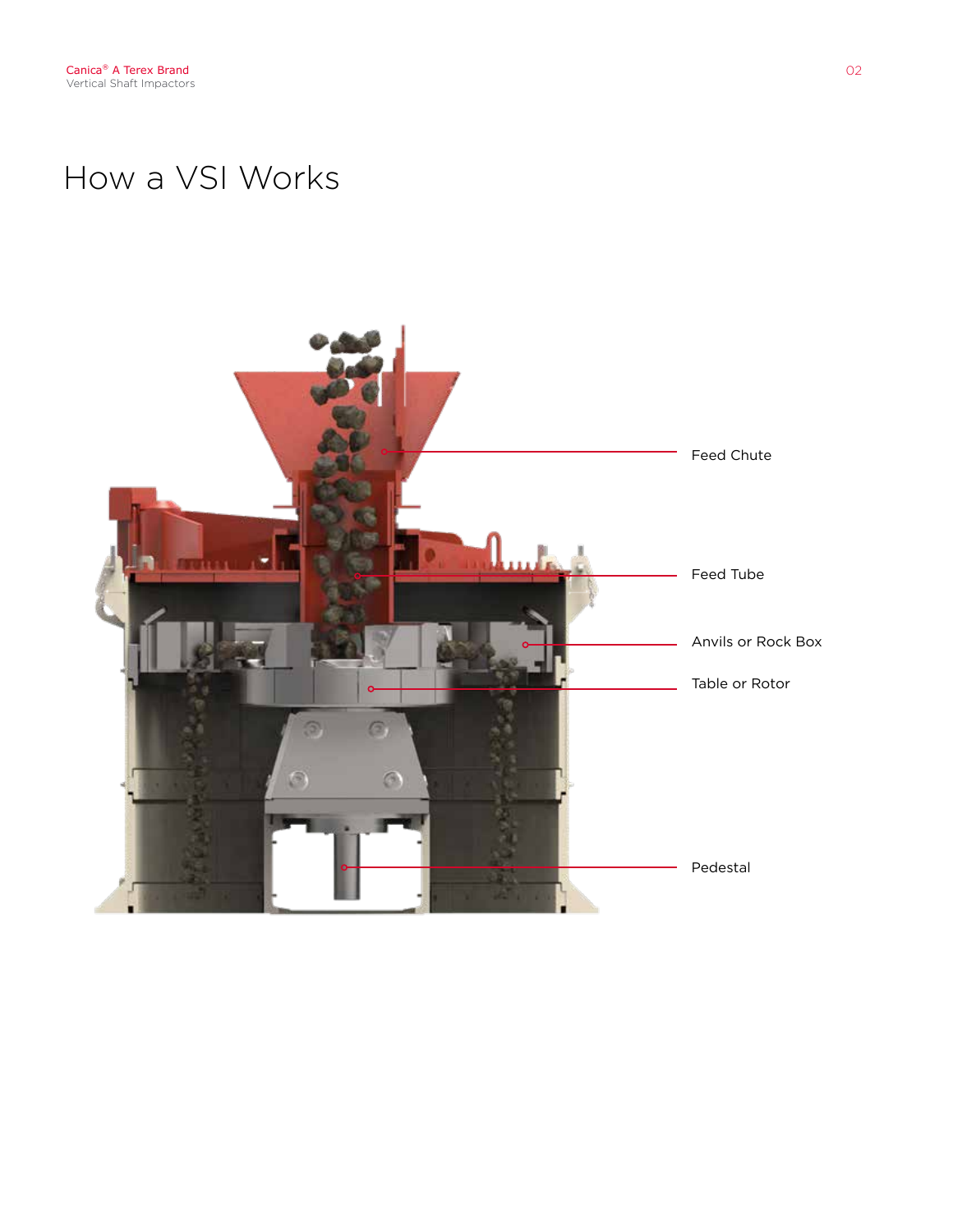## Interchangeable Crushing Chambers



(HD Series)



Shoe and Anvil Rotor and Anvils (ROS Series)



Rock on Rock (ROR Series)







Large Feed, Mild to Medium Abrasive Materials

Shoe and anvil configuration offers high tonnage of chip production, high reduction ratios and feed size flexibility.

High Reduction in Medium Abrasive Materials

Enclosed rotor and anvils combine the grinding action of the rotor with the high efficiency reduction of anvils.

For All Rock Types and the Most Abrasive Materials

Enclosed rotor and rock box configuration causes rock on rock crushing which produces the best shaped and most consistent material with the lowest wear cost.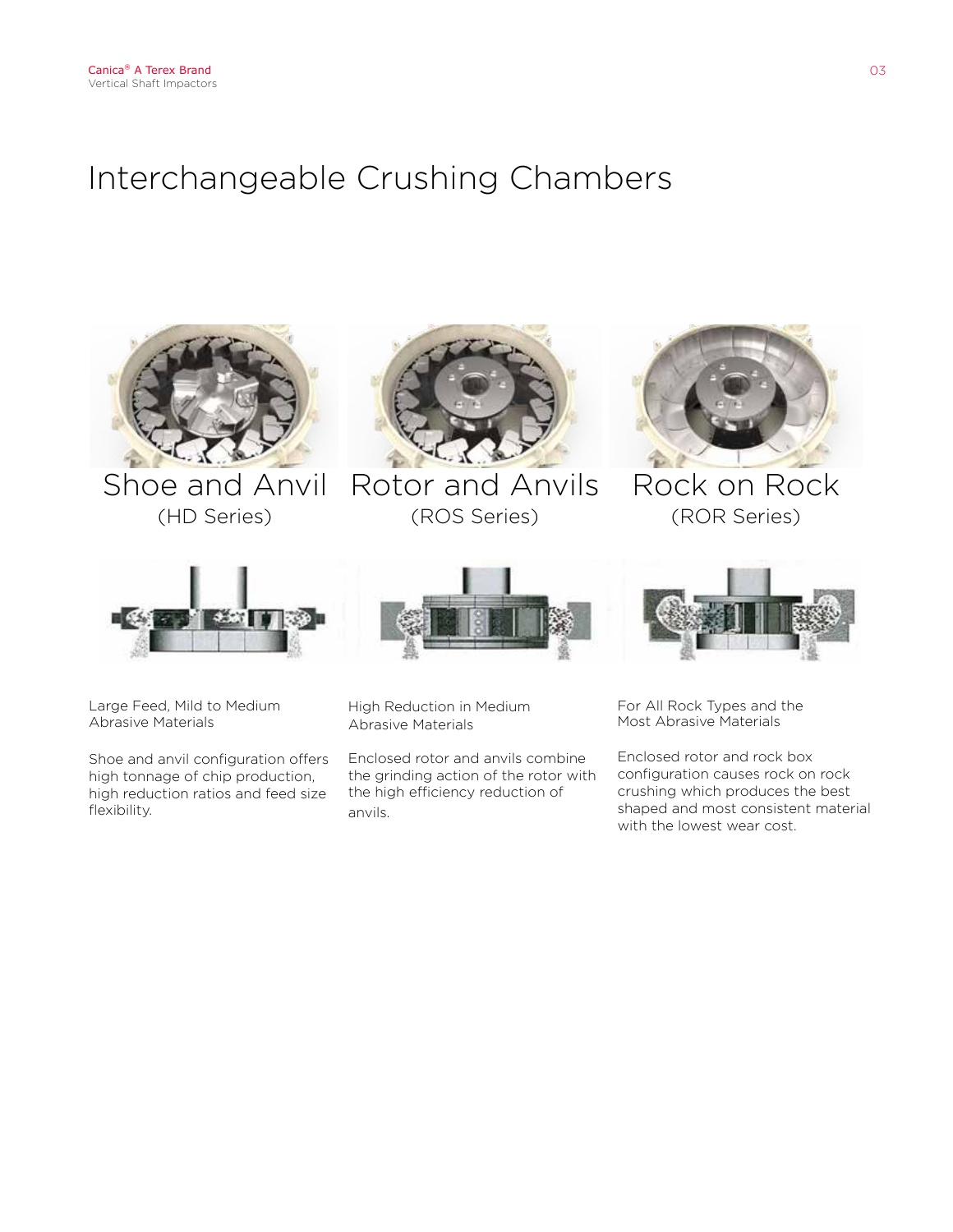## VSI Applications

|                       |            | Open Shoe Table<br>Anvils | Rotor/Anvils | Rotor / Rockshelf |
|-----------------------|------------|---------------------------|--------------|-------------------|
| Relative Abrasiveness | Very High  |                           |              |                   |
|                       | High       |                           |              |                   |
|                       | Medium     |                           |              |                   |
|                       | Medium Low |                           |              |                   |
|                       | Low        |                           |              |                   |

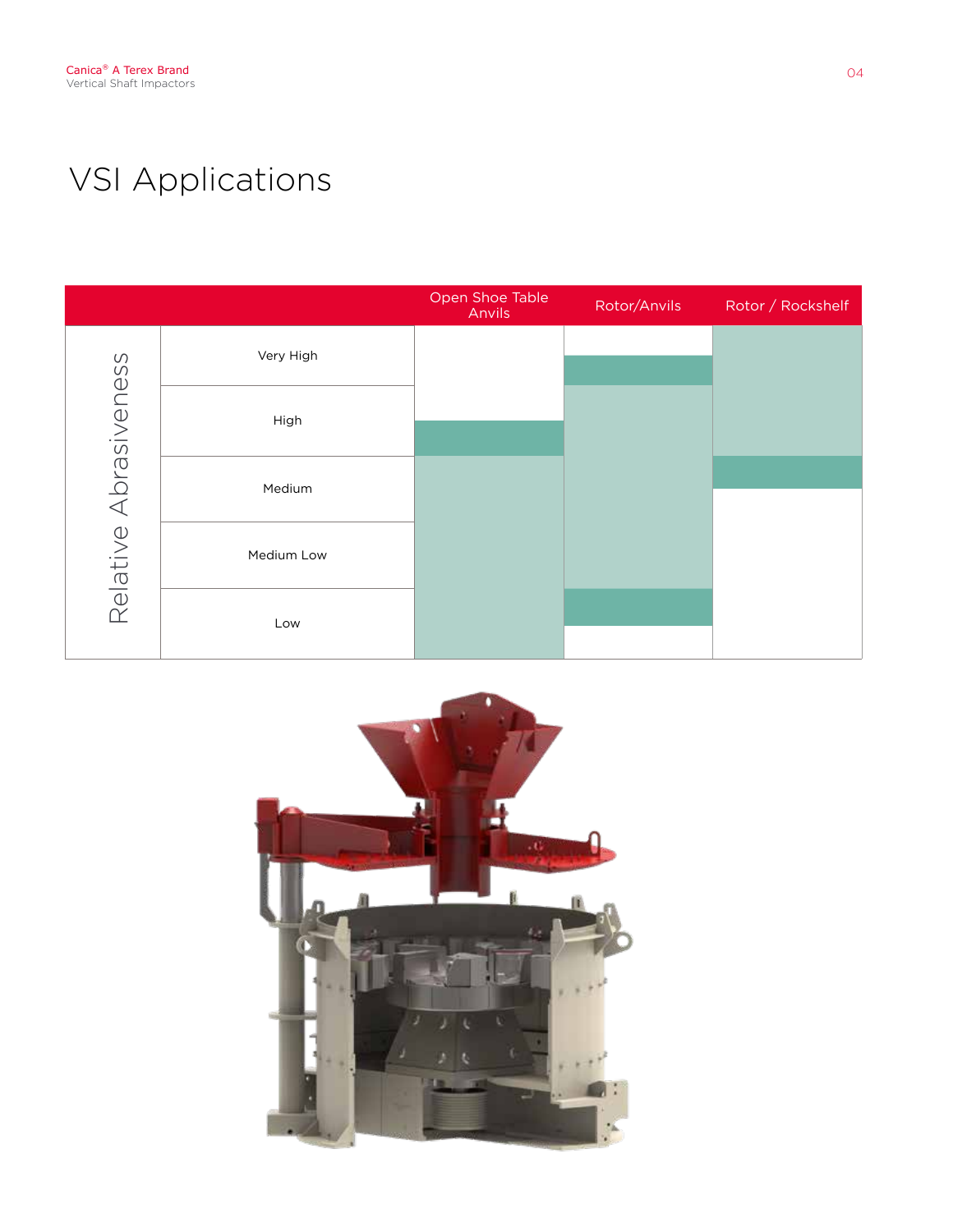## Static

Canica® offers one of the widest range of Vertical Shaft Impactors (VSI) crushers on the market. Robust VSI crushers are a vital tool for producing highly cubical products in small sizes and eliminating soft material. A properly configured Canica® VSI crusher is the key to minimizing wear costs and downtime – and maximizing profitability. At Canica®, we offer one of the widest ranges on the market, with open shoe table, enclosed rotor and rockshelf, and rotor and rock box combinations. Which means, whatever your production or operational needs, there's a Canica® VSI solution able to handle the load.



#### Static Range

| Model | <b>Motor Drive</b> | Maximum Feed Size<br>(Longest Dimension)<br><b>HD</b> Configuration | Maximum<br><b>Throughput Capacity</b><br><b>HD</b> Configuration | Power Required for<br>Maximum<br>Throughput | Chamber<br>Configurations |
|-------|--------------------|---------------------------------------------------------------------|------------------------------------------------------------------|---------------------------------------------|---------------------------|
| 1200  | Single             | 1.5"<br>$(38$ mm $)$                                                | 70 tph<br>$(65$ mtph $)$                                         | $50 - 150$ hp<br>$(35 - 110$ kW)            | HD/HDS                    |
| 1400  | Single             | 2"<br>$(50$ mm $)$                                                  | 125 tph<br>$(115 \text{ mtph})$                                  | 100 - 250 hp<br>$(75 - 185$ kW)             | HD/HDS/ROS/ROR            |
| 2000  | Single or Dual     | 4"<br>$(100 \, \text{mm})$                                          | 250 tph<br>(225 mtph)                                            | 400-700 hp<br>(300-520KW)                   | HD/HDS/ROS/ROR            |
| 2050  | Single or Dual     | 4"<br>$(100 \, \text{mm})$                                          | 400 tph<br>(365 mtph)                                            | 400-700 hp<br>(300-520kW)                   | HD/HDS/ROS/ROR            |
| 100   | Single or Dual     | 5"<br>$(125 \, \text{mm})$                                          | 400 tph<br>(365 mtph)                                            | 400-700 hp<br>(300-520kW)                   | HD/HDS/ROS/ROR            |
| 2300  | Single or Dual     | 5"<br>$(125 \, \text{mm})$                                          | 500 tph<br>(455 mtph)                                            | 400-700 hp<br>(300-520kW)                   | HD/HDS/ROS/ROR            |
| 105   | Single or Dual     | 6"<br>$(150 \, \text{mm})$                                          | 500 tph<br>(455 mtph)                                            | 500-800 hp<br>(375-595kW)                   | HD/HDS/ROS/ROR            |
| 2350  | Single or Dual     | 8"<br>$(205 \, \text{mm})$                                          | 600 tph<br>$(545$ mtph $)$                                       | 500-800 hp<br>(375-595kW)                   | HD/HDS                    |
| 2500  | Single or Dual     | 10"<br>$(255 \, \text{mm})$                                         | 800 tph<br>(725 mtph)                                            | 600-1000hp<br>(445-745kW)                   | HD/HDS                    |
| 3000  | Single or Dual     | 12"<br>$(305 \, \text{mm})$                                         | 1000 tph<br>(mtph)                                               | 600-1000hp<br>(445-745kW)                   | HD/HDS                    |

Note: Maximum feed size, throughput and power requirement dependent on internal configuration used and crushing speed. Internal configuration dependent on actual feed material, discharge requirements, material abrasive and strength properties. When using ROS/ ROR configurations, feed size must not exceed 2".

- HD Heavy Duty (Open Table/Anvils)<br>HDS Heavy Duty Sand (Open Table/A
- Heavy Duty Sand (Open Table/Anvils)
- ROR Rock on Rock (enclosed rotor/rockshelf)<br>ROS Rock On Steel (Enclosed Rotor/Anvils)
- Rock On Steel (Enclosed Rotor/Anvils)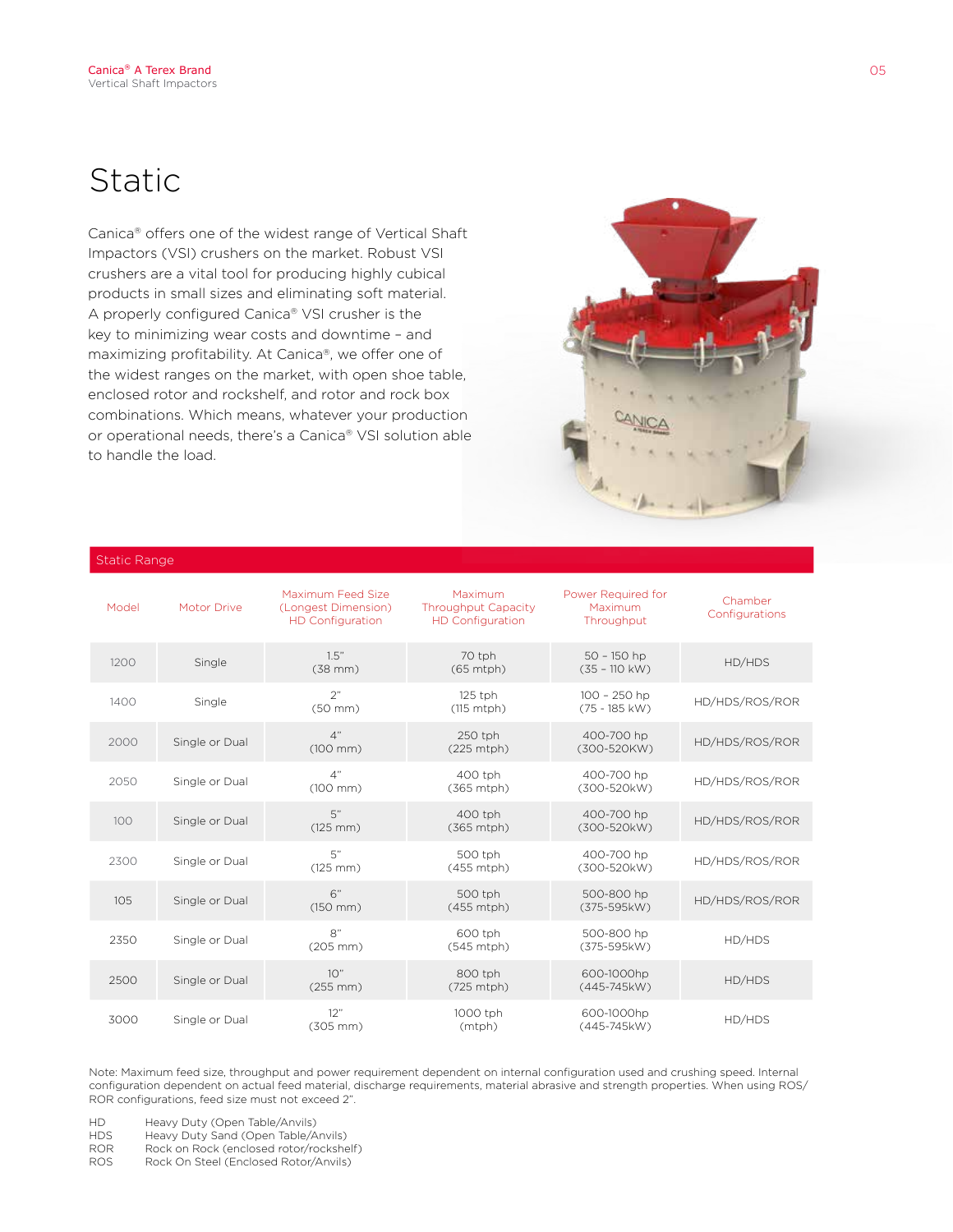## Portable

With our Canica VSI plants we are bringing the most versatile crushers into the portable fleet, able to handle the widest range of applications and materials, and generate high throughput capacities.

They perform exceptionally well in secondary or tertiary crushing applications and their portability means they can be placed into almost any crushing circuit – especially where improved product shape or manufactured sand is needed.

Single horizontal motor pinion drive shown

| <b>Static Range</b> |                |                                                                     |                                                                  |                                             |                           |  |  |  |
|---------------------|----------------|---------------------------------------------------------------------|------------------------------------------------------------------|---------------------------------------------|---------------------------|--|--|--|
| Model               | Motor Drive    | Maximum Feed Size<br>(Longest Dimension)<br><b>HD</b> Configuration | Maximum<br><b>Throughput Capacity</b><br><b>HD Configuration</b> | Power Required for<br>Maximum<br>Throughput | Chamber<br>Configurations |  |  |  |
| CRV2000             | Single or Dual | 4"<br>$(100 \, \text{mm})$                                          | 350 tph<br>(315 mtph)                                            | 400-700 hp<br>(300-520KW)                   | HD/HDS/ROS/ROR            |  |  |  |
| CRV2050             | Single or Dual | 4"<br>$(100 \, \text{mm})$                                          | 400 tph<br>(365 mtph)                                            | 400-700 hp<br>(300-520kW)                   | HD/HDS/ROS/ROR            |  |  |  |
| CRV2350             | Single or Dual | 8"<br>$(205 \, \text{mm})$                                          | 600 tph<br>(545 mtph)                                            | 500-800 hp<br>(375-595kW)                   | HD/HDS/ROS/ROR            |  |  |  |

Note: When using ROS/ROR configurations, feed size must not exceed 2".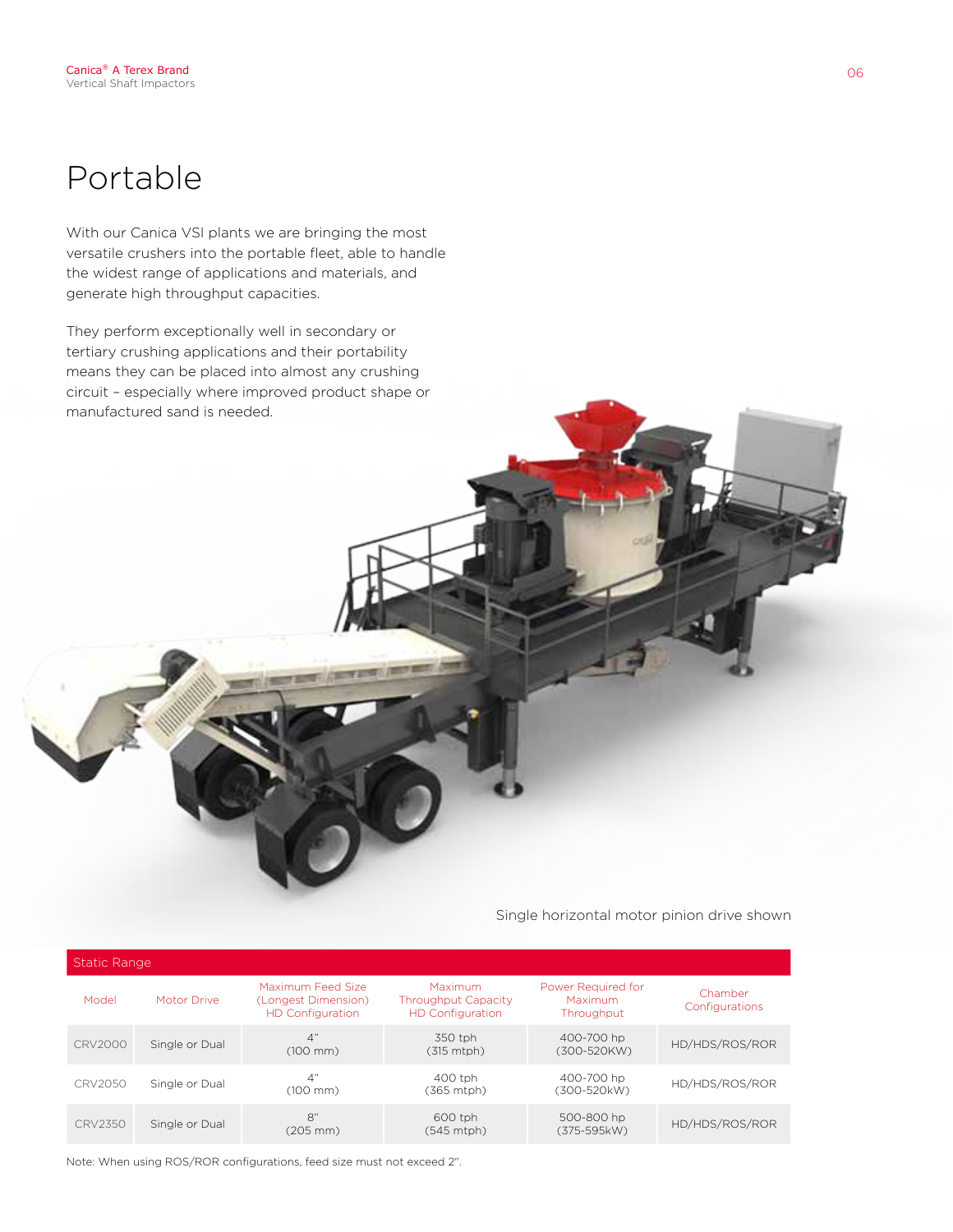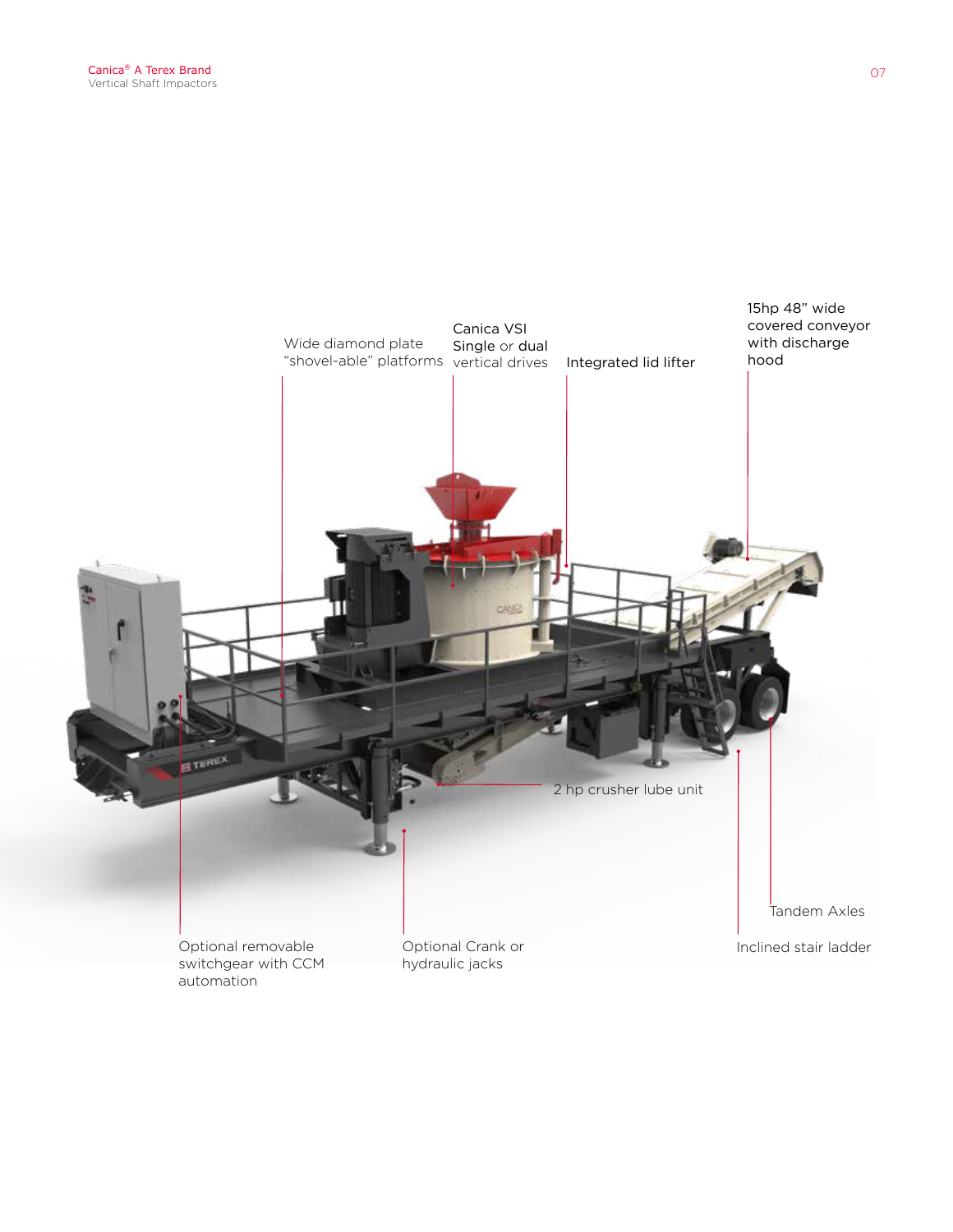## Modular

The MV2000 Modular VSI features a high performance Canica® 2000 single drive vertical shaft impactor, powered by a 300 hp (224 kW) electric motor with soft start. All modules are pre-engineered, pre-built, prewired and pre-tested to operate on a small footprint with low civil engineering and operating costs to meet interchangeably with fast, easy on-site assembly and minimal wiring. Plus, the modules and components can be easily transported in standard 40' (12.2m) shipping containers or by road, enabling our customers to quickly mobilize on site to a different location.

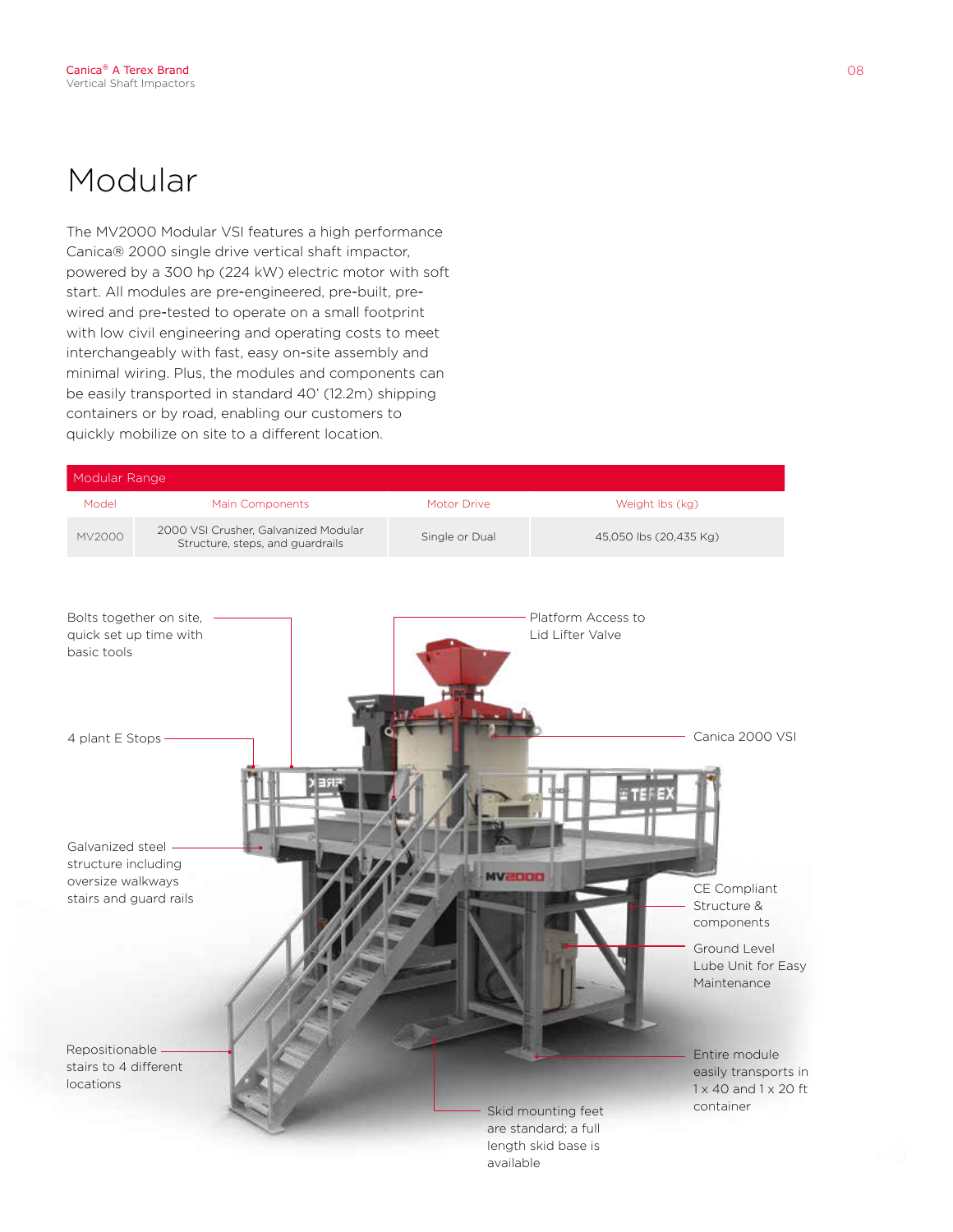## Canica® Services

## Proven Success, Global Reach

A complete range of services. Original spare and wear parts. Customizable solutions to meet your exact needs. Outstanding technical expertise and support.

This is what Canica® delivers to businesses – and what it delivers to businesses throughout the world via our gobal distribution network, service and distribution facilities and regional warehouses.

### Spare and Wear Part Support

Our OEM parts help maintain and enhance the performance of your equipment – and you can count on us to get you the spare and wear parts you need, when you need them.

Canica® parts are manufactured according to exacting specifications, using high-quality materials, tools and techniques. By using genuine parts you are helping to ensure the maximum performance and longevity of your machines.

### A Shared Focus

We understand your key focus is delivering your operational and financial goals. We share that focus: it's how we both measure success.

By combining our global service network and proven, in-depth industry knowledge with your operational expertise we're able to provide you with the right solution to deliver a quality end product – with increased productivity.

## Field Services

We offer a comprehensive set of field services to meet your maintenance, repair and refurbishment needs – which means you get a cost-effective alternative to purchasing new or replacement equipment.

Our experienced field service and distribution network are available to you on site or at our global service facilities. We can repair broken or damaged equipment to like-new condition and restore worn or irreplaceable equipment to perfect operating condition – which minimizes costly downtime for you.

### Terex® Financial Services

At Canica® we not only offer a strong and broad product portfolio. We also offer the means for customers to purchase the equipment they need in order to meet their operational and profitability goals.

Terex® Financial Services (TFS) is a globally trusted resource that is able to leverage its knowledge of Terex® equipment plus its marketplace expertise to provide a unique tailored solution for customers.

### Terex® Financial Services at a Glance

- Providing cost-effective financial solutions to thousands of customers across the globe
- A comprehensive suite of financial solutions tailored to fit individual needs
- Dedicated and knowledgeable team with global reach, focused on customer solutions.

Combining our global service network and deep industry knowledge with your operational expertise ensures that we provide the best solutions…